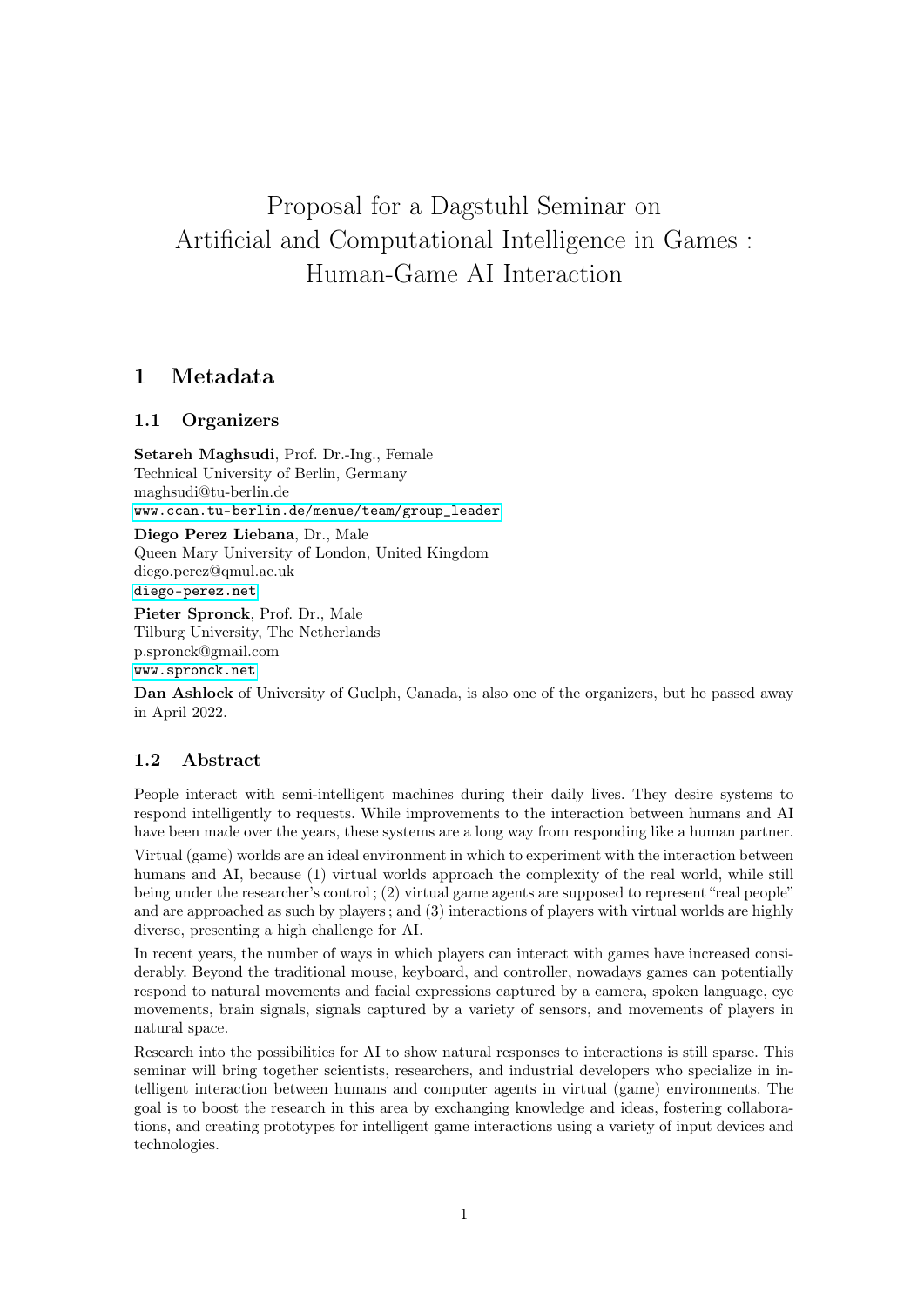# 2 Proposal Text

#### 2.1 Research Area

Over the past decades, artificial intelligence has evolved from esoteric techniques used mainly in computer science research to an integral and ever-growing part of the daily lives of most humans. People regularly interact with semi-intelligent machines during their daily lives, whether it is via smartphone applications, embedded systems in cars and household electronics, client support systems, or helpful technology installed on personal computers. People wish and expect systems to respond intelligently to their requests, and even to anticipate their actions. While improvements to the interaction between humans and intelligent systems in this respect have been made over the years, there is still a long way to go before these systems exhibit a level of understanding and intuition which can be expected from a human partner.

Human-computer interfaces (HCI) are a well-established scientific research domain. We noted that HCI research generally neglects the use of artificial intelligence as a integral part of an interface. Almost any person that uses computers can quickly recall multiple frustrating interactions with the current state of the art in artificial intelligence in interfaces. Since annoyance and apparent incompetence can derail the adoption of otherwise promising and potentially transformative technology, research into improving interfaces using AI is timely.

An AI assistant is broadly recognized as being a key factor in increasing human productivity, but it must be an AI assistant that the user either enjoys working with or that the user barely notices, not one that must be bludgeoned into useful behavior or constantly fought with. Perfection of assistants, companions, and even opponents that correctly anticipate and collaborate in the relatively controlled domain of games provides a smooth path to such developments in broader contexts.

We argue that virtual worlds, as found in computer games, are an ideal environment in which to experiment with the interaction between humans and artificial intelligence. There are at least three reasons for this. First, virtual worlds often approach the complexity of the "real world," while still being under the control of the researcher and completely observable. Second, the agents in virtual worlds are supposed to represent "real people" and are approached as such by the humans who "play" with the virtual world. Third, the potential interactions that players have with the virtual worlds are highly diverse and wide-ranging, which presents a substantial challenge for artificial intelligence to respond to in a reasonable fashion.

In recent years, the number of ways in which human players can interact with games have increased considerably. While ten years ago interaction was almost exclusively through mouse and keyboard or controllers, nowadays games can potentially respond to natural movements and facial expressions captured by a camera, to spoken language, to eye movements, and to signals captured by a variety of sensors. Brain-computer interface (BCI) technology has become more mainstream, offering possibilities for games to respond to a users' brain activity. Using VR technology, games can respond to movements of players in natural space. AI that can use all these interface elements to make game agents a natural and appreciated partner or opponent for humans can form the basis for advanced AI agents that interact with humans not only in games, but also in the real world.

The research area in which the proposed seminar is rooted is the interaction between humans and game AI, aiming for natural and appropriate responses of computational agents in virtual worlds to human behavior, making use of both traditional interaction technology as well as modern sensor and interaction technology.

# 2.2 Topics to Be Discussed in the Seminar

The research area lends itself for a wide range of research topics. We aim to focus on the following :

— Personalized Human-Game AI Interaction : Humans have different backgrounds, interests, and goals. As such, there is no "one-size-fits-all" interference and interaction form. Under this topic, we explore game adaptation as a type of automatic game design. The goal is to permit the AI to adapt the game environment to the player based on the observed features and received feedback. Instead of fully automatic game design, a sophisticated game design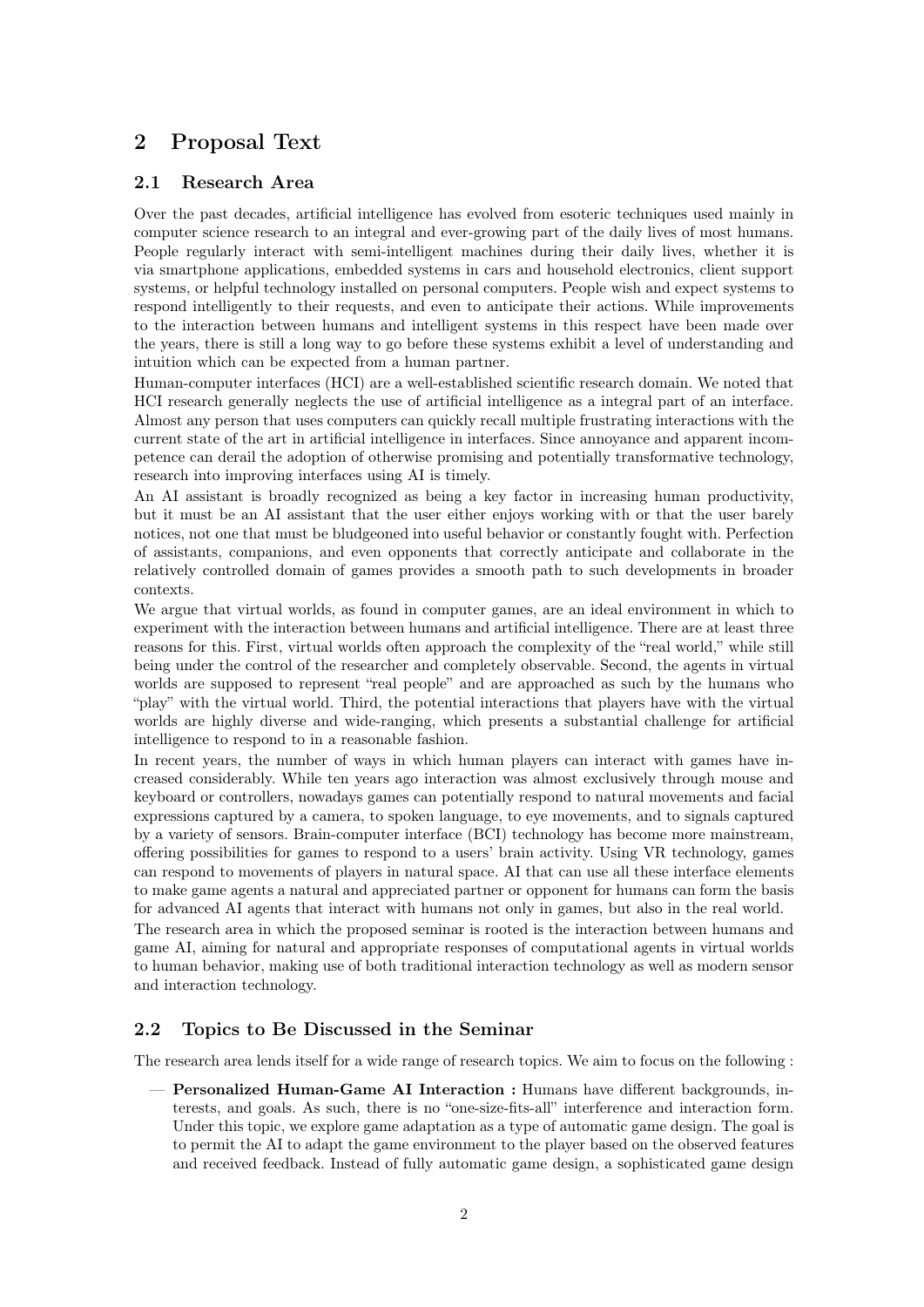leaves scope for an AI to adapt to a broad variety of players. Such personalized adaptation could be extended to adaptation of the actual game interface – in games, usually complex interactions are possible, which novice players are not capable of employing. Therefore, automatically adapting the interface to the observed experience level of the player may be a valid approach to effective personalization.

- Human-Game AI Interaction for People with Disabilities : People with disabilities require special attention when designing interfaces, to mitigate adverse effects of disabilities, so that a suitable experience is ensured for everyone. Game AI can potentially help to diagnose disabilities, both physically and psychologically. There is also the potential for game AI to create awareness of issues faced by those with disabilities, by intelligently adapting the interface in such a way that the player experiences it as a person with disabilities would.
- Multimodal Interfacing and Interaction : Multimodal systems offer a flexible and efficient interaction environment that consists of several input/output possibilities including text, speech, and vision. How to effectively use these possibilities in game design is still an open problem. A compelling application of artificial intelligence is to rapidly learn which modes a given player finds natural and enjoyable. The type of interface a user is comfortable with is likely to cross boundaries between different applications, meaning that an "interface fingerprint" may be derivable that can be carried with the user, permitting the re-use of information gained.
- Enhancing Human Creativity with Artificial Intelligence : Computational Creativity is a field of AI where automatic AI systems design and create various forms of art, which may include images, drawings, poetry and music. In the broader sense, these systems create new content either completely by themselves, or with the human providing input at specific points. Research into this fusion of the creative skills of humans and AI systems would move the state of the art a step forward : from being inferior content creators the AI systems would become a tool for amplifying and augmenting the superior creative abilities of a human being, in a bi-directional collaboration process. AI systems should be able to learn from the human, anticipate what they intend to do, and understand the domain of discourse. They would provide advice on content creation and help when the user struggles with certain techniques or creative methods. By learning the skills of the human, AI systems would be able to propose alternatives that lie outside their expertise, allowing the humans to learn, refine and improve their capabilities. The users would experience a system that adapts to their skills, needs and pace, and becomes a personalized companion in their learning process.
- Trustful and Reliable Human-Game AI Interaction : We often observe that humans feel uncomfortable with AI recommendations. Moreover, mistakes made by humans are deemed more tolerable than those made by an AI. While there is no objective rationale for this difference, it is hard to justify the use of AI for humans by arguing that AI offers a lower mistake probability compared to humans. It is therefore imperative to find new ways to convince humans to interact with the game AI and to take its advice seriously. Moreover, it is crucial to minimize any effect that might harm such trust, regardless of its origin.
- Information Flow in Human-Game AI Interaction : A game AI must observe the human player and, in turn, provide players with information that they find helpful, valuable, or interesting. Even the most potentially helpful information is not actually helpful if the player cannot understand it or if it is not useful to their particular style of play. The flow of information is particularly important between the human player and an AI companion. Reliable metrics that ascertain if the human uses information offered by the AI, that check if the AI fails to provide information that the human tries to find in other ways, and assessment of defects in the human's play that suggest which information is needed, are potential goals of research in this area.
- Believable Human-Game AI Interaction : In the last decade, contests have been held at several conferences where human judges voted on the "humanity" of both human game players and AI players in an effort to score the ability of the AI players to behave in a plausibly human manner. Attempts to make AIs interact in a way that is indistinguishable from human interaction are a natural way to structure research into human-game AI interaction. We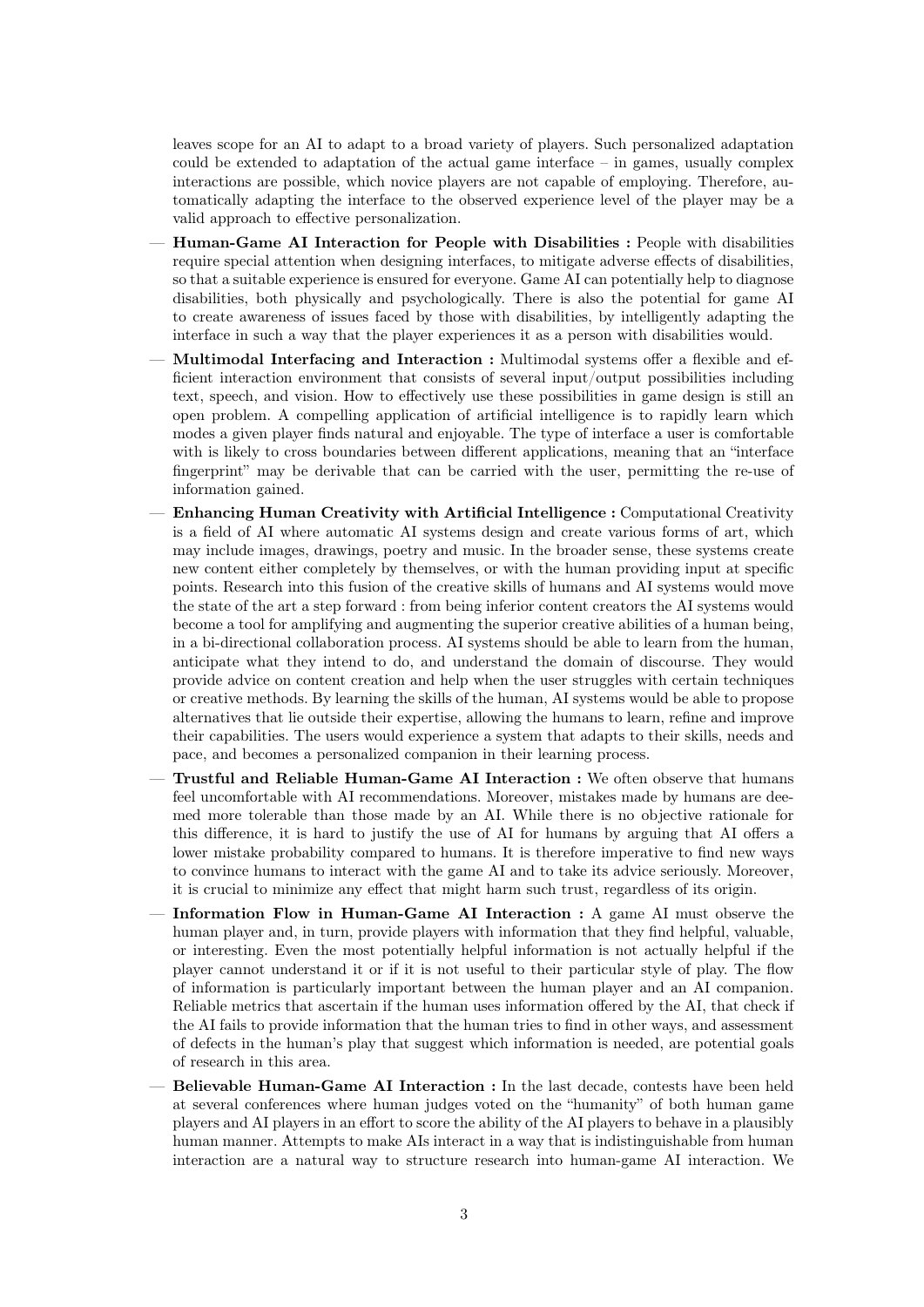note that the believability of game AI often suffers because it fails to recognize that it misunderstands the human player, or that the human player misunderstands the AI. How to recognize misunderstanding, followed by how to correct for misunderstanding, are important steps in making game AI more believable.

- Ethics of Human-Game AI Interaction : Several of the aforementioned research directions rely heavily on big data analysis. Acquiring such a massive amount of data is a challenging task. Perfect anonymization is hard to achieve, and often undesirable as multiple parties are involved in data collection and integration. To what extent is it ethical to collect personal interaction information ? Are there ethical restrictions to the extent to which an AI is allowed to analyze a player's personality and demographics ? These questions need answering even if a player gives permission to collect and use such data.
- Novel Forms of Interaction and Interfaces in Game AI : New technology gives rise to new possibilities in game interaction and interfacing. While developers often try to restrict themselves to small adaptations in tried-and-true forms of interaction, it makes sense to consider the interaction possibilities originating with novel technology, such as virtual reality and brain-computer interfacing. Beyond those, there may be ways for humans and AI to interact with each other that has not yet been imagined, or which can benefit from re-imagining. Player-AI interaction can be implemented in many forms, such as (1) cuing a player with environmental information from music to decor, (2) influencing a player by adjusting game elements such as local architecture, opponents, and rewards, and (3) making a player respond to the social tone of non-player characters. Such alternate forms of player-AI interaction warrant investigation.

## 2.3 Outcomes

The proposed seminar will bring together computer scientists, cognitive scientists, and industry experts with the common goals of gaining a deeper understanding of human-game AI interaction, in particular in using AI in to make the interaction between humans and game agents more natural. During the seminar we intend to not only have discussions which investigate the topics theoretically, but also spend part of the seminar on trying to achieve practical results. We did the same in the previous seminars in the series, which was met with great enthusiasm and led to some strong follow-ups. As in the previous seminars, these practical sessions will be partly to test out new ideas, and partly competition-based, where different approaches are used to implement AI for new problems, which are then compared to each other by running a competition.

In line with previous seminars, we expect that as outcomes we will produce several prototypes that demonstrate new ideas of research, several collaborations on papers and book chapters to be published in the coming years, and a number of ideas for new research directions. A major outcome tends to be that newcomers in the field, which we aim to have about 20 participants to be, get integrated in the research community, which tends to be rather tight.

#### 2.4 Seminar Structure

This seminar will bring together scientists, researchers, and industrial designers and developers who specialize in the intelligent interaction between humans and computer agents in virtual environments, in particular game environments. The goal is to boost the research in this area by the exchange of knowledge and ideas, fostering collaborations, and by creating prototypes for intelligent game interactions using a variety of input devices and interpretation technologies.

The seminar will mostly focus on working groups, where small groups of participants work on a particular topic for half-a-day or a full day. This exploration may consist of a discussion or of the building of a prototype, but should always produce some results. Every day will start with a plenary session in the morning in which a few 10-minute talks are given and working groups are formed, and end with a plenary session before dinner in which all working groups report on their results.

The first day of the seminar will start with a half-day plenary session, in which participants quickly introduce themselves in a game-like setting, in which the goals of the seminar will be outlined,